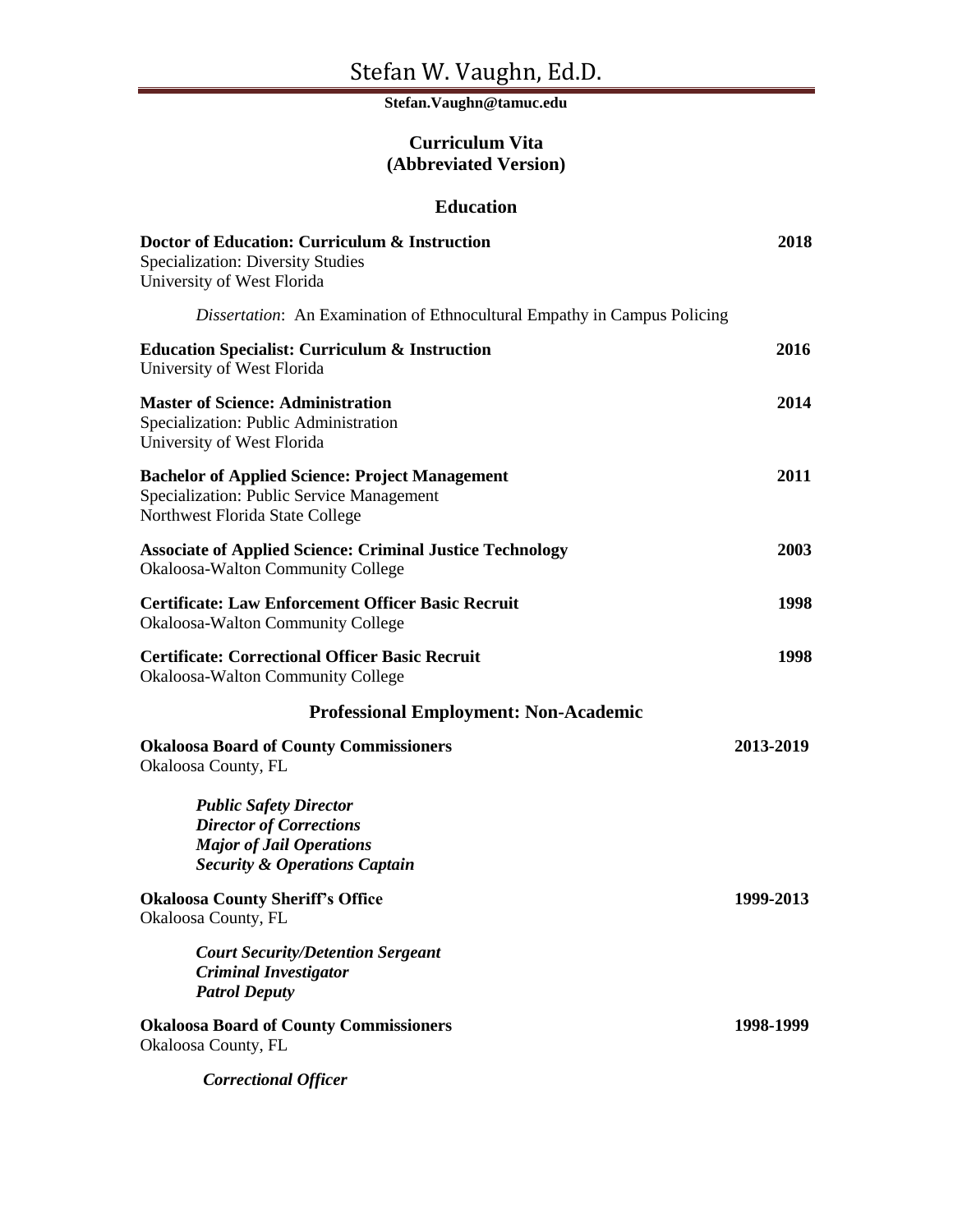| <b>Professional Employment: Academic</b>                                                                        |              |
|-----------------------------------------------------------------------------------------------------------------|--------------|
| <b>Texas A&amp;M University- Commerce</b><br>College of Innovation and Design                                   | 2020-present |
| <b>Full-Time Faculty-Instructor</b>                                                                             |              |
| <b>Texas A&amp;M Engineering Extension (TEEX)</b><br><b>Infrastructure Training and Safety Institute</b>        | 2020         |
| <b>Instructional Designer II</b>                                                                                |              |
| <b>University of West Florida</b><br>Department of Educational Research and Administration                      | 2014-2020    |
| <b>Adjunct Instructor</b>                                                                                       |              |
| Primary instructor for the following doctoral courses:<br>٠                                                     |              |
| EDF 8931: Doctoral Seminar-Background Paper<br>$\circ$<br>EDF 8935: Dissertation Inquiry-Preproposal<br>$\circ$ |              |
| <b>University of West Florida</b>                                                                               |              |

Department of Educational Research and Administration

#### *Graduate Teaching Assistant for the Doctoral Support and Quality Assurance Center*

- Assisted in online courses (doctoral level) with student correspondence and grading duties for the following courses:
	- o EDF 7990: Seminar in Scholarly Writing and Research
	- o EDF 8937: Research Applications

#### **University of West Florida**

Department of Criminology and Criminal Justice

#### *Graduate Teaching Assistant to Dr. Kathrine Johnson*

- Assisted in online courses (masters and undergraduate levels) with student correspondence and grading duties for the following courses:
	- o CJL 3510: Courts
	- o CCJ 6704: Research Methodology
	- o CCJ 5006: Criminal Justice Administration

#### **Northwest Florida State College 2009***-***2011**

Department of Public Safety

#### *Adjunct Law Enforcement and Corrections Academy Instructor*

- o CJK 0012: Legal
- o CJK 0077: Criminal Investigations
- o CJK 0078: Crime Scene Procedures
- o CJK 0305: Communications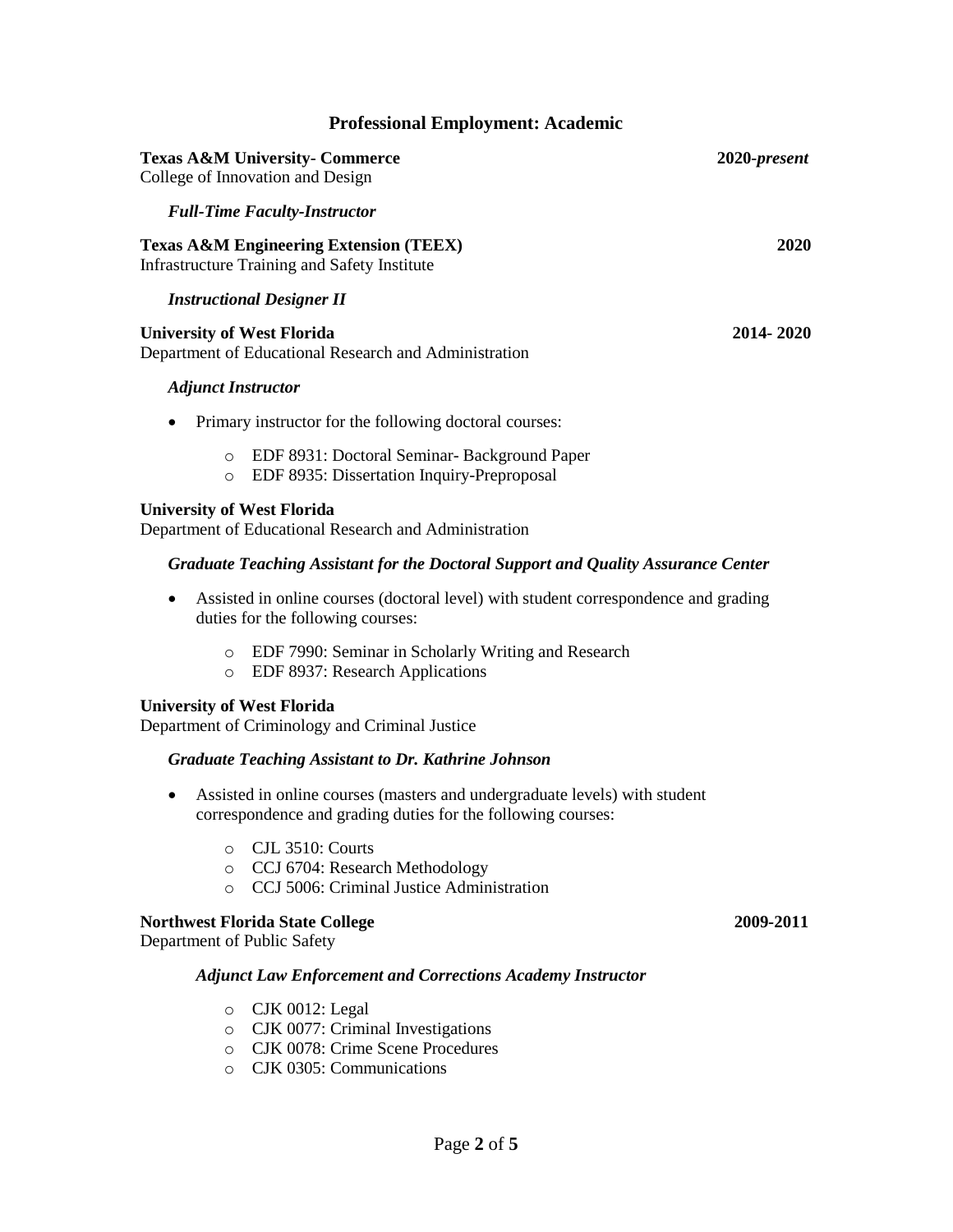# **Professional Development**

| <b>Certified Public Manager Program (CPM Designation)</b><br>Florida Center for Public Management at FSU<br>$\bullet$               | 2016      |
|-------------------------------------------------------------------------------------------------------------------------------------|-----------|
| <b>Chief Executive Seminar (Class 49)</b><br>Criminal Justice Executive Training Institute at FDLE                                  | 2015      |
| <b>Senior Leadership Program (Class 17)</b><br>Criminal Justice Executive Training Institute at FDLE<br>$\bullet$                   | 2014      |
| <b>Leadership Okaloosa Program</b><br>Okaloosa-Walton Chambers of Commerce                                                          | 2006      |
| <b>Public &amp; Community Service</b>                                                                                               |           |
| <b>Career &amp; Technical Education Advisory Committee</b><br><b>Advisory Member</b>                                                | 2018-2019 |
| <b>Florida Corrections Accreditation Commission</b><br>Commissioner<br>$\bullet$                                                    | 2017-2019 |
| <b>Department of Juvenile Justice Circuit Advisory Board</b><br><b>Board Member</b><br>$\bullet$                                    | 2016-2019 |
| <b>Common Ground/Southern Poverty Law Center Committee</b><br><b>Planning Member</b>                                                | 2015-2016 |
| <b>Public Safety Coordinating Council</b><br>Sheriff's Office Representative<br>Okaloosa BCC- Statutory Council Member<br>$\bullet$ | 2012-2019 |
| <b>Center for Lifelong Learning</b><br><b>Guest Speaker</b>                                                                         | 2009-2015 |
| Kiwanis Club of Destin & Fort Walton Beach<br><b>Participating Member</b>                                                           | 2005-2013 |
| <b>Emerald Coast Crime Stoppers, Inc.</b><br><b>Board of Directors/Member</b>                                                       | 2003-2005 |
| <b>Professional Commendations</b>                                                                                                   |           |
| <b>Leadership Initiative Award</b><br>Chamber of Commerce Leadership Okaloosa                                                       | 2006      |
| <b>Life Saving Award</b><br>Okaloosa County Sheriff's Office                                                                        | 2003      |
| <b>Life Saving Award</b><br>Okaloosa Board of County Commissioners                                                                  | 1999      |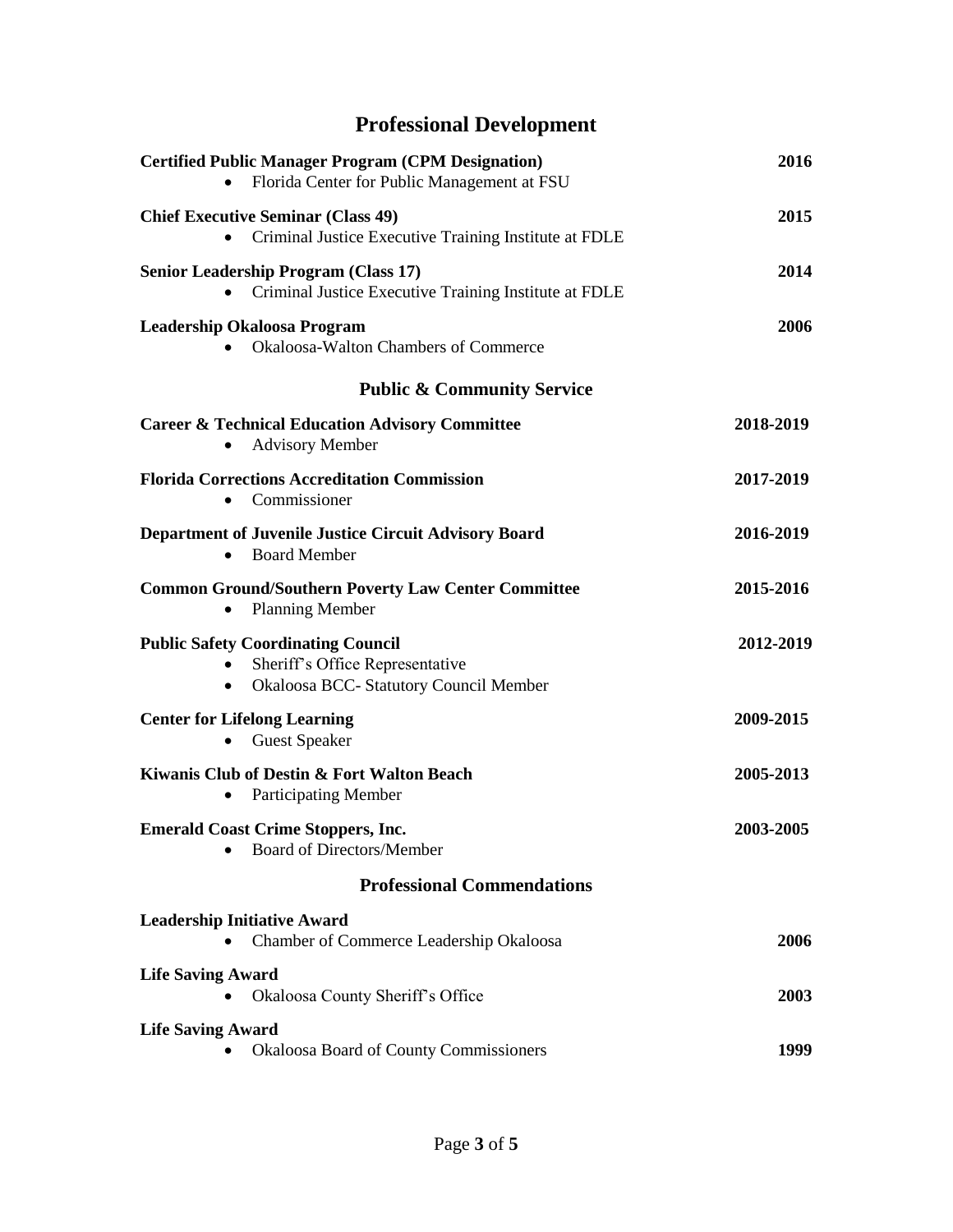# **Other Published Work**

campus policing. Submitted to *Police Practice and Research: An International Journal.*

Vaughn, S. & Johnson, K. (2019). Ethnocultural empathy and diversity training: The case of

| Goulette, N., Johnson, K., & Vaughn, S. (2018). Exploring judicial discretion and correctional<br>policy in the practice of violation of probation holds in one unique county facility in<br>Northwest Florida. Corrections: Policy, Practice, and Research.<br>doi.org/10.1080/23774657.2018.1547889                                  |              |  |
|----------------------------------------------------------------------------------------------------------------------------------------------------------------------------------------------------------------------------------------------------------------------------------------------------------------------------------------|--------------|--|
| Vaughn, S. (2015). Research and razor wire: A primer on ethical research protections for prison<br>populations. Journal of Research and Advanced Studies, 2(3), 41-44.                                                                                                                                                                 |              |  |
| <b>Dissertation Committee Service</b>                                                                                                                                                                                                                                                                                                  |              |  |
| Doctoral and Comprehensive Examination Committee<br>Methodologist<br>University of West Florida, Pensacola, FL<br><b>Student: Carrie Devaney</b><br>Title: Phenomenological Study of Non-English Speaking Students Immersed in Elementary<br>School Classrooms, where English is the Primary Language of Instruction and Socialization | 2020         |  |
| <b>Doctoral and Dissertation Committee</b><br><b>Content Expert</b><br>University of West Florida, Pensacola, FL<br>Student: Rachel B. Conway<br>Title: Students' Perceptions of Diversity Programs at a Southeastern University                                                                                                       | 2020         |  |
| Doctoral and Comprehensive Examination Committee<br><b>Content Expert</b><br>University of West Florida, Pensacola, FL<br>Student: Bright Da-Costa Aboagye<br>Title: "Exploring Brand Reputation in the Enrollment Sustainability of a Public American<br>University"                                                                  | 2020         |  |
| <b>Academic Associations</b>                                                                                                                                                                                                                                                                                                           |              |  |
| Phi Delta Kappa, International (PDK)<br>Northwest Florida, Chapter 1312                                                                                                                                                                                                                                                                | 2015-2017    |  |
| Phi Kappa Phi, Collegiate Honor Society<br>University of West Florida, Chapter 146                                                                                                                                                                                                                                                     | 2013-present |  |
| <b>Service Programs</b>                                                                                                                                                                                                                                                                                                                |              |  |
| PSA for Americans with Disabilities Act/Disability & Business Assistance Center                                                                                                                                                                                                                                                        | 2010         |  |
| Co-founded Lock-Take-Hide burglary prevention campaign in Okaloosa County                                                                                                                                                                                                                                                              | 2009         |  |